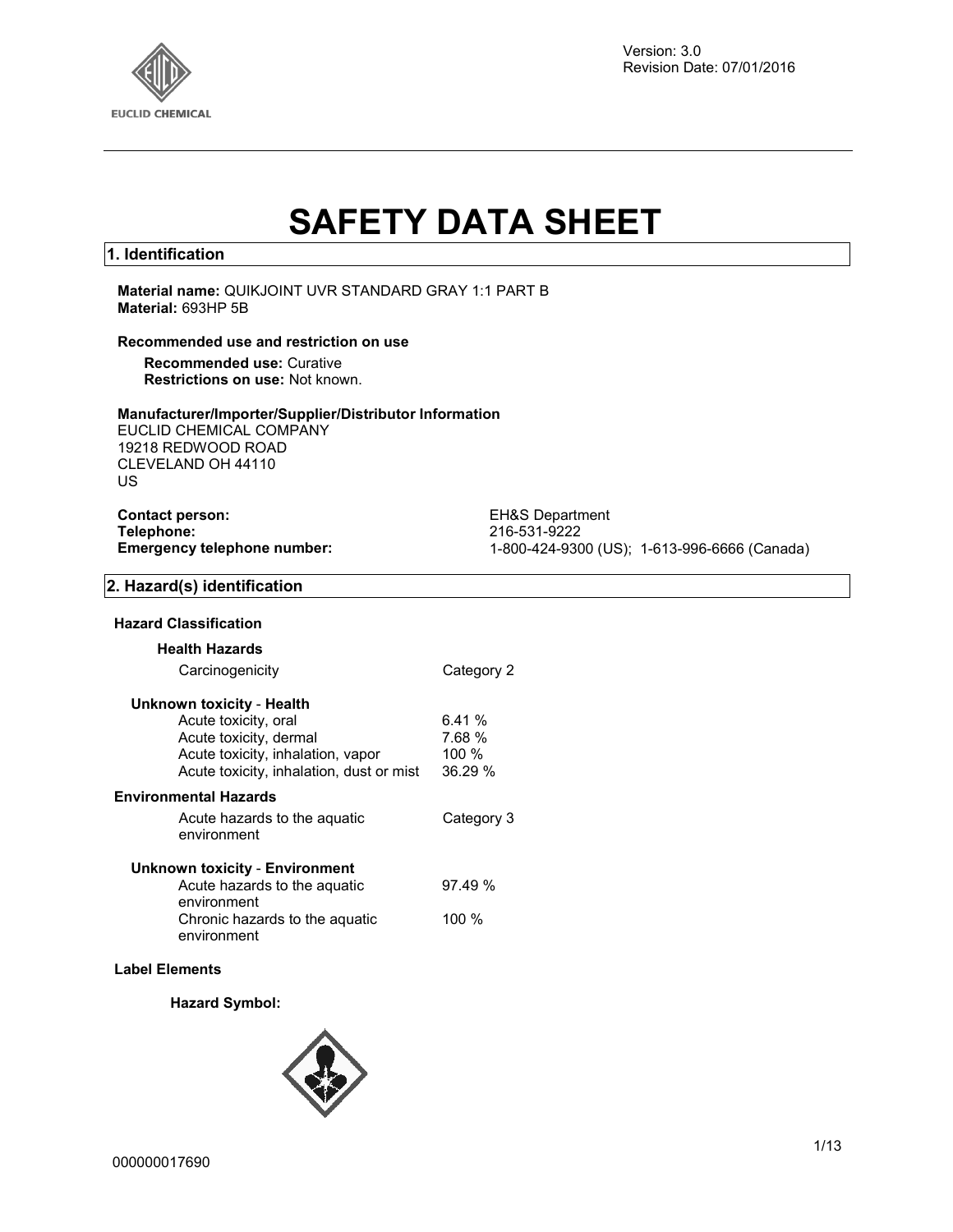

| <b>Signal Word:</b>                                         | Warning                                                                                                                                                                                                  |
|-------------------------------------------------------------|----------------------------------------------------------------------------------------------------------------------------------------------------------------------------------------------------------|
| <b>Hazard Statement:</b>                                    | Suspected of causing cancer.<br>Harmful to aquatic life.                                                                                                                                                 |
| <b>Precautionary</b><br>Statement:<br><b>Prevention:</b>    | Obtain special instructions before use. Do not handle until all safety<br>precautions have been read and understood. Use personal protective<br>equipment as required. Avoid release to the environment. |
| Response:                                                   | If exposed or concerned: Get medical advice/attention.                                                                                                                                                   |
| Storage:                                                    | Store locked up.                                                                                                                                                                                         |
| Disposal:                                                   | Dispose of contents/container to an appropriate treatment and disposal<br>facility in accordance with applicable laws and regulations, and product<br>characteristics at time of disposal.               |
| Other hazards which do not<br>result in GHS classification: | None.                                                                                                                                                                                                    |

## **3. Composition/information on ingredients**

#### **Mixtures**

| <b>Chemical Identity</b>  | <b>CAS number</b> | Content in percent (%)* |
|---------------------------|-------------------|-------------------------|
| Diethyltoluenediamine     | 68479-98-1        | $7 - 13%$               |
| Talc                      | 14807-96-6        | $3 - 7%$                |
| <b>Propoxylated Amine</b> | 102-60-3          | $3 - 7%$                |
| Amorphous silica          | 7631-86-9         | $1 - 5%$                |
| Titanium dioxide          | 13463-67-7        | $0.5 - 1.5%$            |
| Dibutyl tin dilaurate     | 77-58-7           | $0.1 - 1\%$             |

\* All concentrations are percent by weight unless ingredient is a gas. Gas concentrations are in percent by volume.

| 4. First-aid measures                              |                                                                                                                                                                                       |
|----------------------------------------------------|---------------------------------------------------------------------------------------------------------------------------------------------------------------------------------------|
| Ingestion:                                         | Call a POISON CENTER/doctor//if you feel unwell. Rinse mouth.                                                                                                                         |
| Inhalation:                                        | Move to fresh air.                                                                                                                                                                    |
| <b>Skin Contact:</b>                               | Wash skin thoroughly with soap and water. Get medical attention if<br>symptoms occur.                                                                                                 |
| Eye contact:                                       | Any material that contacts the eye should be washed out immediately with<br>water. If easy to do, remove contact lenses. If eye irritation persists: Get<br>medical advice/attention. |
| Most important cumptame/offects, soute and delayed |                                                                                                                                                                                       |

#### **Most important symptoms/effects, acute and delayed**

**Symptoms:** May cause skin and eye irritation.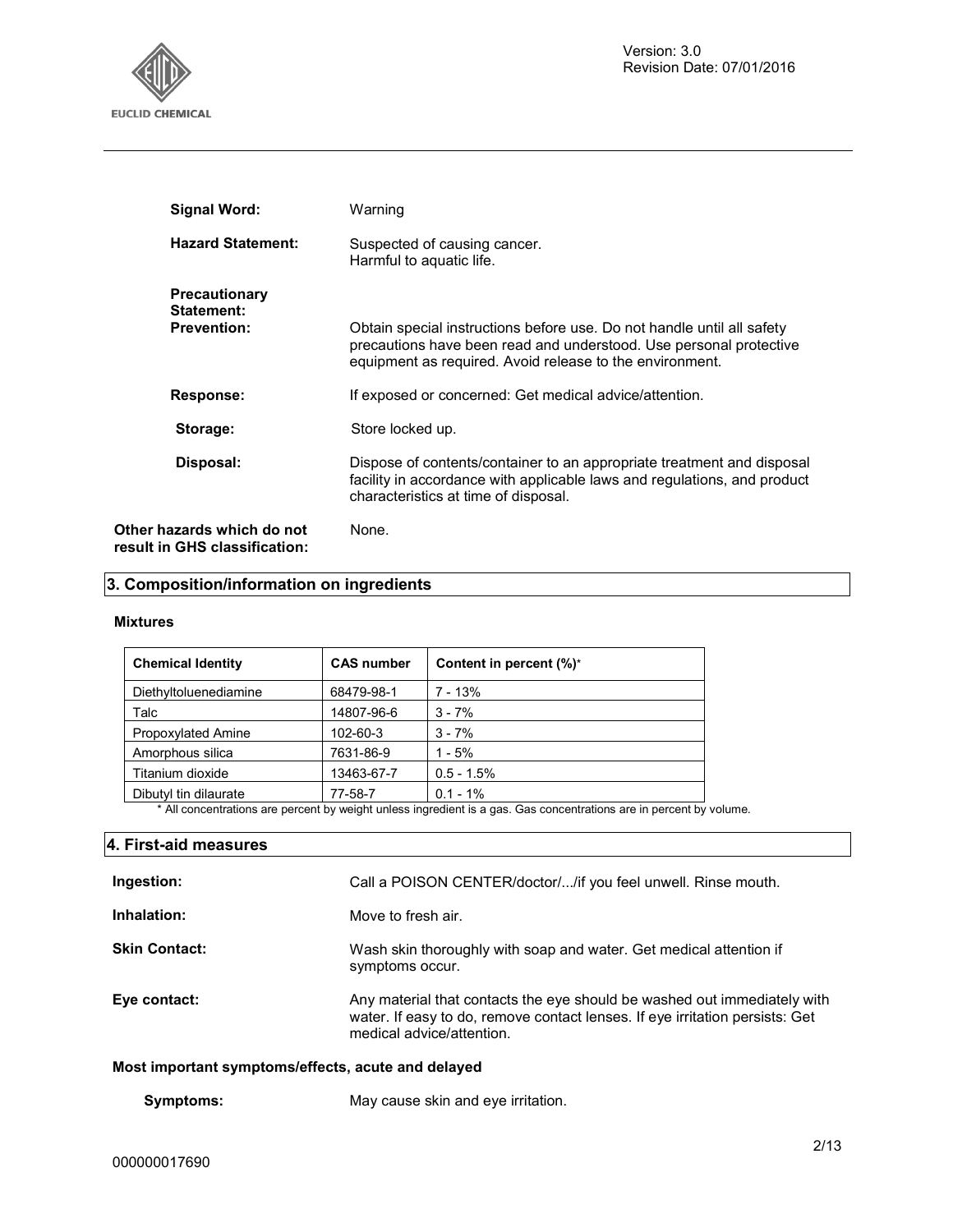

## **Indication of immediate medical attention and special treatment needed Treatment:** Symptoms may be delayed. **5. Fire-fighting measures General Fire Hazards:** No unusual fire or explosion hazards noted. **Suitable (and unsuitable) extinguishing media Suitable extinguishing media:** Use fire-extinguishing media appropriate for surrounding materials. **Unsuitable extinguishing media:**  Do not use water jet as an extinguisher, as this will spread the fire. **Specific hazards arising from the chemical:** During fire, gases hazardous to health may be formed. **Special protective equipment and precautions for firefighters Special fire fighting procedures:**  No data available. **Special protective equipment for fire-fighters:**  Self-contained breathing apparatus and full protective clothing must be worn in case of fire. **6. Accidental release measures Personal precautions, protective equipment and emergency procedures:**  No data available. **Methods and material for containment and cleaning up:**  Dam and absorb spillages with sand, earth or other non-combustible material. Collect spillage in containers, seal securely and deliver for disposal according to local regulations. **Notification Procedures:** In the event of a spill or accidental release, notify relevant authorities in accordance with all applicable regulations. **Environmental Precautions:** Do not contaminate water sources or sewer. Prevent further leakage or spillage if safe to do so. Avoid release to the environment. **7. Handling and storage Precautions for safe handling:** Do not handle until all safety precautions have been read and understood. Obtain special instructions before use. Use personal protective equipment

as required. Provide adequate ventilation. Wear appropriate personal protective equipment. Observe good industrial hygiene practices.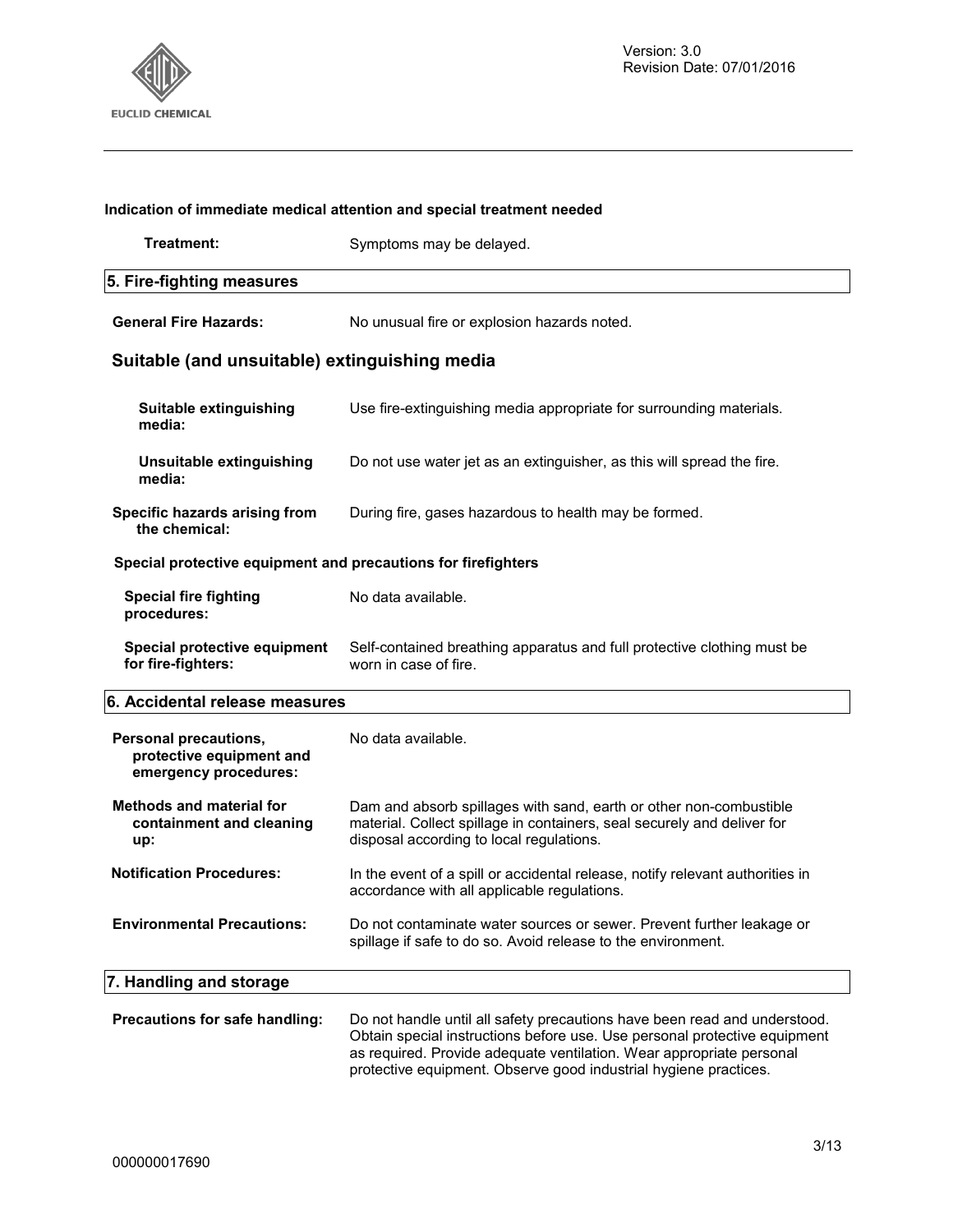

**Conditions for safe storage, including any incompatibilities:**  Store locked up.

## **8. Exposure controls/personal protection**

#### **Control Parameters**

**Occupational Exposure Limits**

| <b>Chemical Identity</b>       | type        | <b>Exposure Limit Values</b> | <b>Source</b>                                     |
|--------------------------------|-------------|------------------------------|---------------------------------------------------|
| Talc - Respirable<br>fraction. | <b>TWA</b>  | $2$ mg/m $3$                 | US. ACGIH Threshold Limit Values<br>(2011)        |
| Talc                           | <b>TWA</b>  | 20 millions                  | US. OSHA Table Z-3 (29 CFR                        |
|                                |             | of particles                 | 1910.1000) (2000)                                 |
|                                |             | per cubic                    |                                                   |
|                                |             | foot of air                  |                                                   |
| Talc - Respirable.             | <b>TWA</b>  | 2.4                          | US. OSHA Table Z-3 (29 CFR                        |
|                                |             | millions of                  | 1910.1000) (2000)                                 |
|                                |             | particles                    |                                                   |
|                                |             | per cubic                    |                                                   |
|                                |             | foot of air                  |                                                   |
|                                | <b>TWA</b>  | $0.1$ mg/m $3$               | US. OSHA Table Z-3 (29 CFR                        |
|                                |             |                              | 1910.1000) (2000)                                 |
| Talc - Total dust.             | <b>TWA</b>  | $0.3$ mg/m $3$               | US. OSHA Table Z-3 (29 CFR                        |
|                                |             |                              | 1910.1000) (2000)                                 |
| Amorphous silica               | <b>TWA</b>  | 20 millions                  | US. OSHA Table Z-3 (29 CFR                        |
|                                |             | of particles                 | 1910.1000) (2000)                                 |
|                                |             | per cubic                    |                                                   |
|                                |             | foot of air                  |                                                   |
|                                | <b>TWA</b>  | $0.8$ mg/m $3$               | US. OSHA Table Z-3 (29 CFR                        |
|                                |             |                              | 1910.1000) (2000)                                 |
| Titanium dioxide               | <b>TWA</b>  | 10 mg/m3                     | <b>US. ACGIH Threshold Limit Values</b><br>(2011) |
| Titanium dioxide - Total       | PEL         | 15 mg/m3                     | US. OSHA Table Z-1 Limits for Air                 |
| dust.                          |             |                              | Contaminants (29 CFR 1910.1000)                   |
|                                |             |                              | (02 2006)                                         |
| Dibutyl tin dilaurate - as     | <b>STEL</b> | $0.2$ mg/m $3$               | <b>US. ACGIH Threshold Limit Values</b>           |
| Sn                             |             |                              | (2011)                                            |
|                                | <b>TWA</b>  | $0.1$ mg/m $3$               | US. ACGIH Threshold Limit Values                  |
|                                |             |                              | (2011)                                            |
|                                | <b>PEL</b>  | $0.1$ mg/m $3$               | US. OSHA Table Z-1 Limits for Air                 |
|                                |             |                              | Contaminants (29 CFR 1910.1000)                   |
|                                |             |                              | (02 2006)                                         |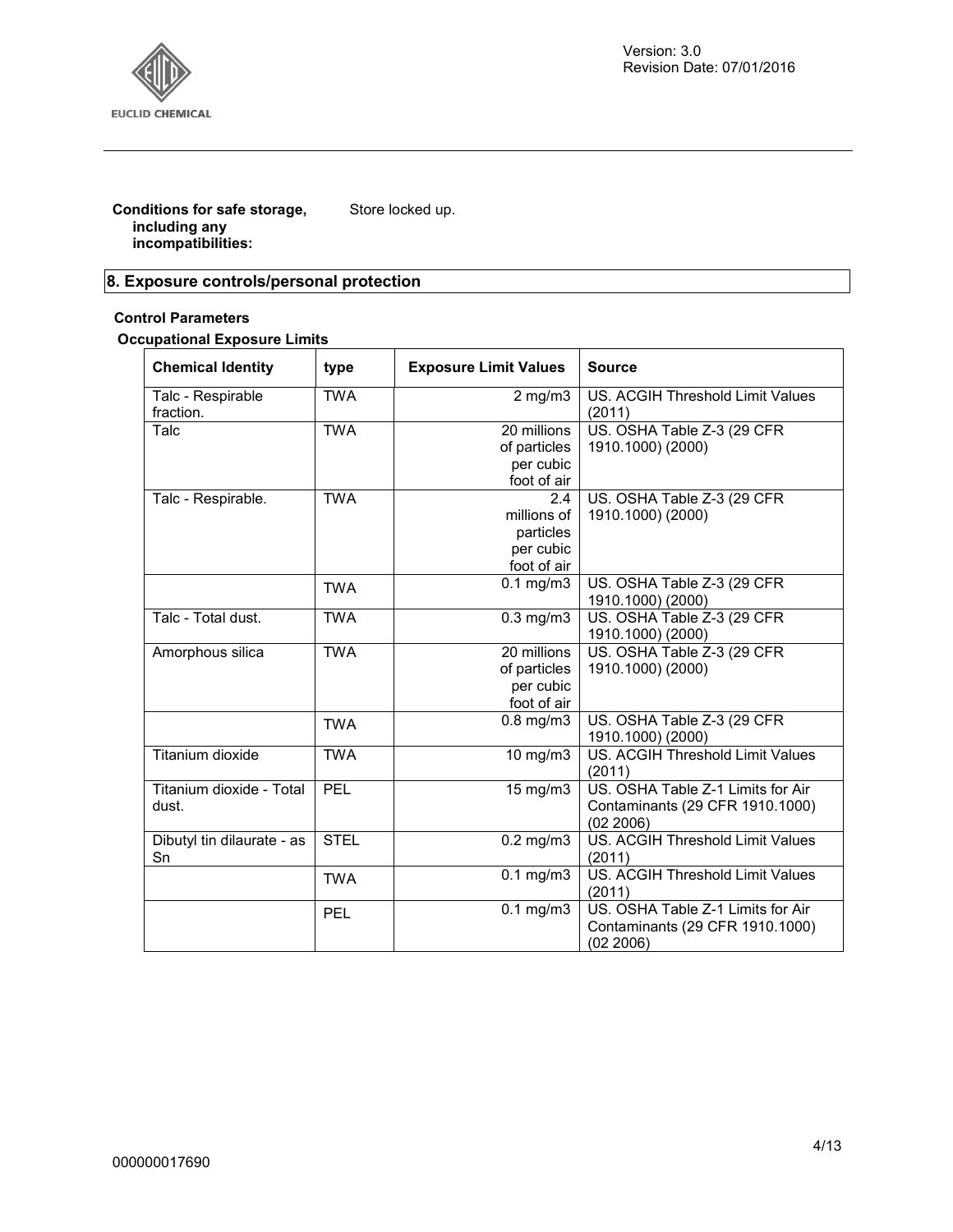

٦

| <b>Chemical name</b>                       | type         | <b>Exposure Limit Values</b> | Source                                                                                                                                                                    |
|--------------------------------------------|--------------|------------------------------|---------------------------------------------------------------------------------------------------------------------------------------------------------------------------|
| Talc - Respirable.                         | <b>TWA</b>   | $2$ mg/m $3$                 | Canada. British Columbia OELs.<br>(Occupational Exposure Limits for<br>Chemical Substances, Occupational<br>Health and Safety Regulation 296/97,<br>as amended) (07 2007) |
| Talc - Respirable<br>particles.            | <b>TWAEV</b> | $2$ mg/m $3$                 | Canada. Ontario OELs. (Control of<br>Exposure to Biological or Chemical<br>Agents) (11 2010)                                                                              |
| Talc                                       | <b>TWAEV</b> | $\overline{2}$<br>fibers/mL  | Canada. Ontario OELs. (Control of<br>Exposure to Biological or Chemical<br>Agents) (11 2010)                                                                              |
| Talc - Respirable dust.                    | <b>TWA</b>   | $3$ mg/m $3$                 | Canada. Quebec OELs. (Ministry of<br>Labor - Regulation Respecting the<br>Quality of the Work Environment) (12<br>2008)                                                   |
| Amorphous silica -<br>Total                | <b>TWA</b>   | $4$ mg/m $3$                 | Canada. British Columbia OELs.<br>(Occupational Exposure Limits for<br>Chemical Substances, Occupational<br>Health and Safety Regulation 296/97,<br>as amended) (07 2007) |
| Amorphous silica -<br>Respirable.          | <b>TWA</b>   | $1.5$ mg/m $3$               | Canada. British Columbia OELs.<br>(Occupational Exposure Limits for<br>Chemical Substances, Occupational<br>Health and Safety Regulation 296/97,<br>as amended) (07 2007) |
| Amorphous silica                           | <b>TWAEV</b> | 10 mg/m3                     | Canada. Ontario OELs. (Control of<br>Exposure to Biological or Chemical<br>Agents) (11 2010)                                                                              |
| Amorphous silica -<br>Respirable dust.     | <b>TWA</b>   | $6$ mg/m $3$                 | Canada. Quebec OELs. (Ministry of<br>Labor - Regulation Respecting the<br>Quality of the Work Environment) (12<br>2008)                                                   |
| Titanium dioxide -<br>Total dust.          | <b>TWA</b>   | 10 mg/m3                     | Canada. British Columbia OELs.<br>(Occupational Exposure Limits for<br>Chemical Substances, Occupational<br>Health and Safety Regulation 296/97,<br>as amended) (07 2007) |
| Titanium dioxide -<br>Respirable fraction. | <b>TWA</b>   | $3$ mg/m $3$                 | Canada. British Columbia OELs.<br>(Occupational Exposure Limits for<br>Chemical Substances, Occupational<br>Health and Safety Regulation 296/97,<br>as amended) (07 2007) |
| Titanium dioxide                           | <b>TWAEV</b> | 10 mg/m3                     | Canada. Ontario OELs. (Control of<br>Exposure to Biological or Chemical<br>Agents) (11 2010)                                                                              |
| Titanium dioxide -<br>Total dust.          | <b>TWA</b>   | 10 mg/m3                     | Canada. Quebec OELs. (Ministry of<br>Labor - Regulation Respecting the<br>Quality of the Work Environment) (12<br>2008)                                                   |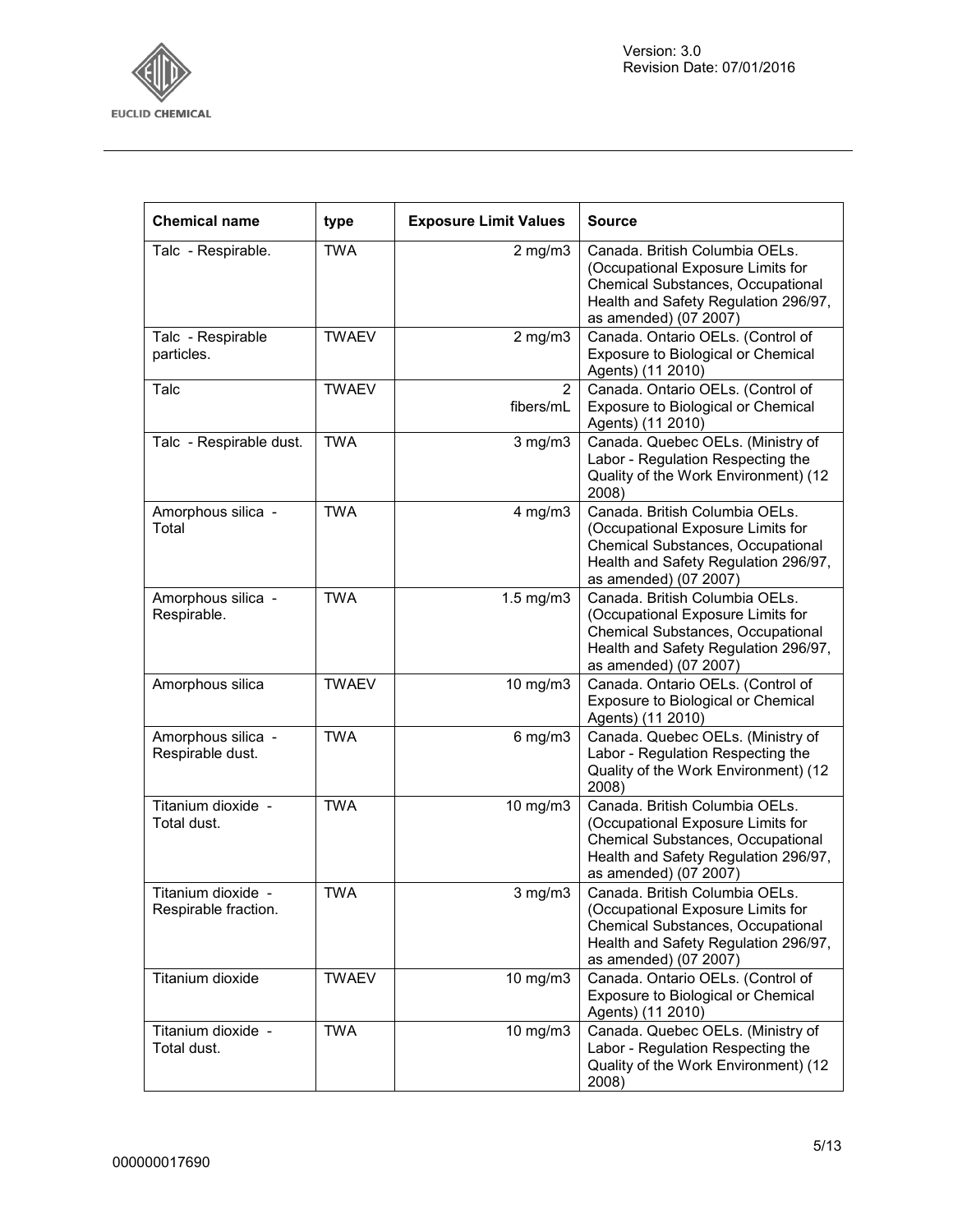

| <b>Appropriate Engineering</b><br><b>Controls</b> | Observe good industrial hygiene practices. Observe occupational exposure<br>limits and minimize the risk of inhalation of vapors and mist. Mechanical<br>ventilation or local exhaust ventilation may be required.                                                                                                                                                                                                                                 |
|---------------------------------------------------|----------------------------------------------------------------------------------------------------------------------------------------------------------------------------------------------------------------------------------------------------------------------------------------------------------------------------------------------------------------------------------------------------------------------------------------------------|
|                                                   | Individual protection measures, such as personal protective equipment                                                                                                                                                                                                                                                                                                                                                                              |
| <b>General information:</b>                       | Good general ventilation (typically 10 air changes per hour) should be used.<br>Ventilation rates should be matched to conditions. Supplementary local<br>exhaust ventilation, closed systems, or respiratory and eye protection may<br>be needed in special circumstances, such as poorly ventilated spaces,<br>heating, evaporation of liquids from large surfaces, spraying of mists,<br>mechanical generation of dusts, drying of solids, etc. |
| <b>Eye/face protection:</b>                       | Wear safety glasses with side shields (or goggles).                                                                                                                                                                                                                                                                                                                                                                                                |
| <b>Skin Protection</b><br><b>Hand Protection:</b> | Use suitable protective gloves if risk of skin contact.                                                                                                                                                                                                                                                                                                                                                                                            |
| Other:                                            | Wear suitable protective clothing.                                                                                                                                                                                                                                                                                                                                                                                                                 |
| <b>Respiratory Protection:</b>                    | In case of inadequate ventilation use suitable respirator. Seek advice from<br>local supervisor.                                                                                                                                                                                                                                                                                                                                                   |
| Hygiene measures:                                 | Observe good industrial hygiene practices. Wash hands before breaks and<br>immediately after handling the product.                                                                                                                                                                                                                                                                                                                                 |

## **9. Physical and chemical properties**

#### **Appearance**

| <b>Physical state:</b>                                | liquid                                                                                         |
|-------------------------------------------------------|------------------------------------------------------------------------------------------------|
| Form:                                                 | liquid                                                                                         |
| Color:                                                | Gray                                                                                           |
| Odor:                                                 | Mild pungent                                                                                   |
| Odor threshold:                                       | No data available.                                                                             |
| pH:                                                   | No data available.                                                                             |
| Melting point/freezing point:                         | No data available.                                                                             |
| Initial boiling point and boiling range:              | No data available.                                                                             |
| <b>Flash Point:</b>                                   | > 93 °C > 200 °F(Setaflash Closed Cup)                                                         |
| <b>Evaporation rate:</b>                              | Slower than Ether                                                                              |
| Flammability (solid, gas):                            | No.                                                                                            |
| Upper/lower limit on flammability or explosive limits |                                                                                                |
| Flammability limit - upper (%):                       | No data available.                                                                             |
| Flammability limit - lower (%):                       | No data available.                                                                             |
| Explosive limit - upper (%):                          | No data available.                                                                             |
| Explosive limit - lower (%):                          | No data available.                                                                             |
| Vapor pressure:                                       | No data available.                                                                             |
| Vapor density:                                        | Vapors are heavier than air and may travel along the floor and<br>in the bottom of containers. |
| <b>Relative density:</b>                              | 1.1                                                                                            |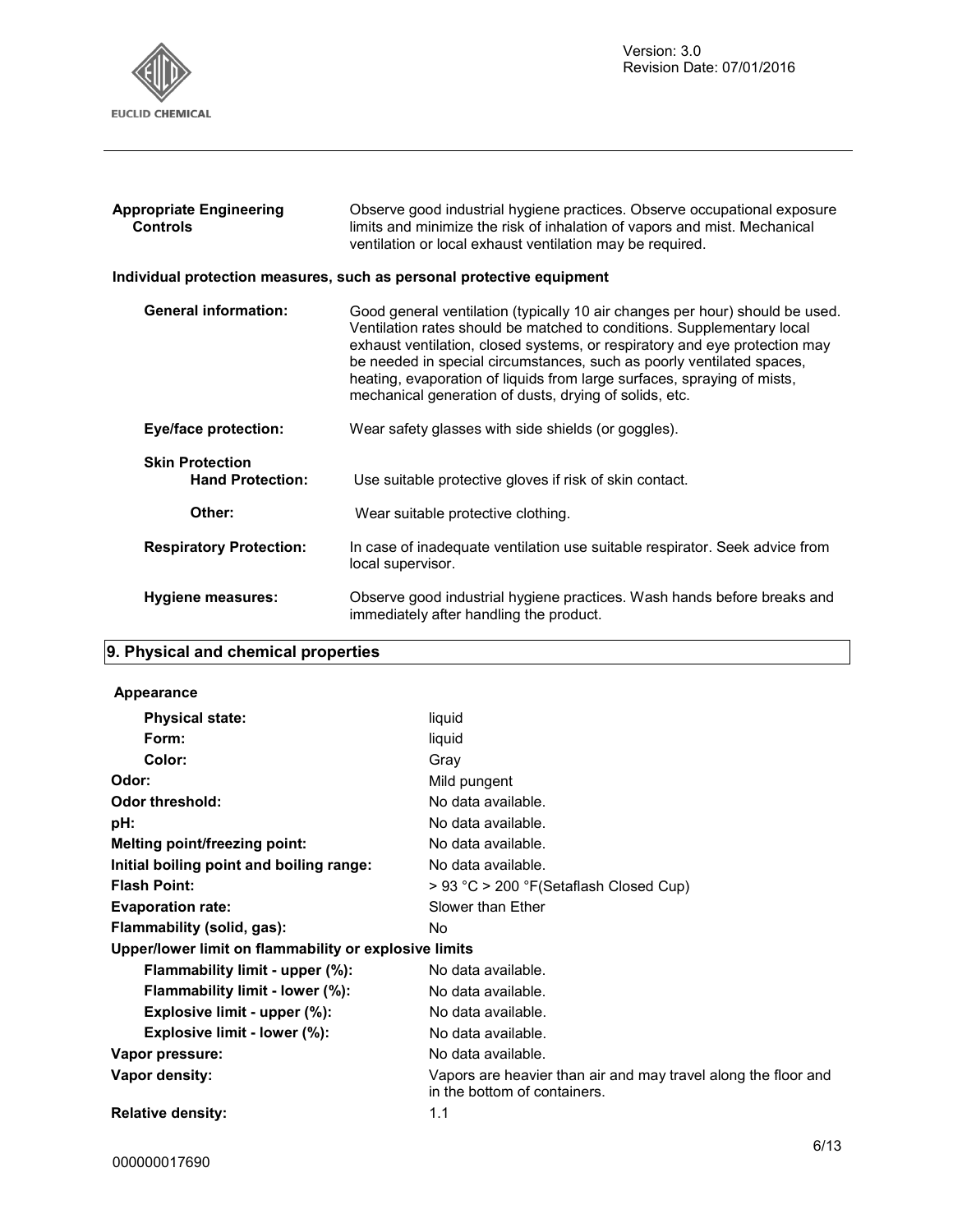

| Solubility(ies)                          |                       |
|------------------------------------------|-----------------------|
| <b>Solubility in water:</b>              | Practically Insoluble |
| Solubility (other):                      | No data available.    |
| Partition coefficient (n-octanol/water): | No data available.    |
| Auto-ignition temperature:               | No data available.    |
| <b>Decomposition temperature:</b>        | No data available.    |
| <b>Viscosity:</b>                        | No data available.    |

## **10. Stability and reactivity**

| <b>Reactivity:</b>                            | No data available.                                                                                 |
|-----------------------------------------------|----------------------------------------------------------------------------------------------------|
| <b>Chemical Stability:</b>                    | Material is stable under normal conditions.                                                        |
| <b>Possibility of hazardous</b><br>reactions: | No data available.                                                                                 |
| Conditions to avoid:                          | Avoid heat or contamination.                                                                       |
| <b>Incompatible Materials:</b>                | Avoid contact with acids.                                                                          |
| <b>Hazardous Decomposition</b><br>Products:   | Thermal decomposition or combustion may liberate carbon oxides and<br>other toxic gases or vapors. |
| 11. Toxicological information                 |                                                                                                    |

#### **Information on likely routes of exposure**

| Ingestion:           | May be ingested by accident. Ingestion may cause irritation and malaise.                         |
|----------------------|--------------------------------------------------------------------------------------------------|
| Inhalation:          | In high concentrations, vapors, fumes or mists may irritate nose, throat and<br>mucus membranes. |
| <b>Skin Contact:</b> | May be harmful in contact with skin.                                                             |
| Eye contact:         | Eye contact is possible and should be avoided.                                                   |

#### **Information on toxicological effects**

#### **Acute toxicity (list all possible routes of exposure)**

| Oral<br>Product:              | ATEmix: 5,854.2 mg/kg  |
|-------------------------------|------------------------|
| Dermal<br>Product:            | ATEmix: 2,231.44 mg/kg |
| <b>Inhalation</b><br>Product: | No data available.     |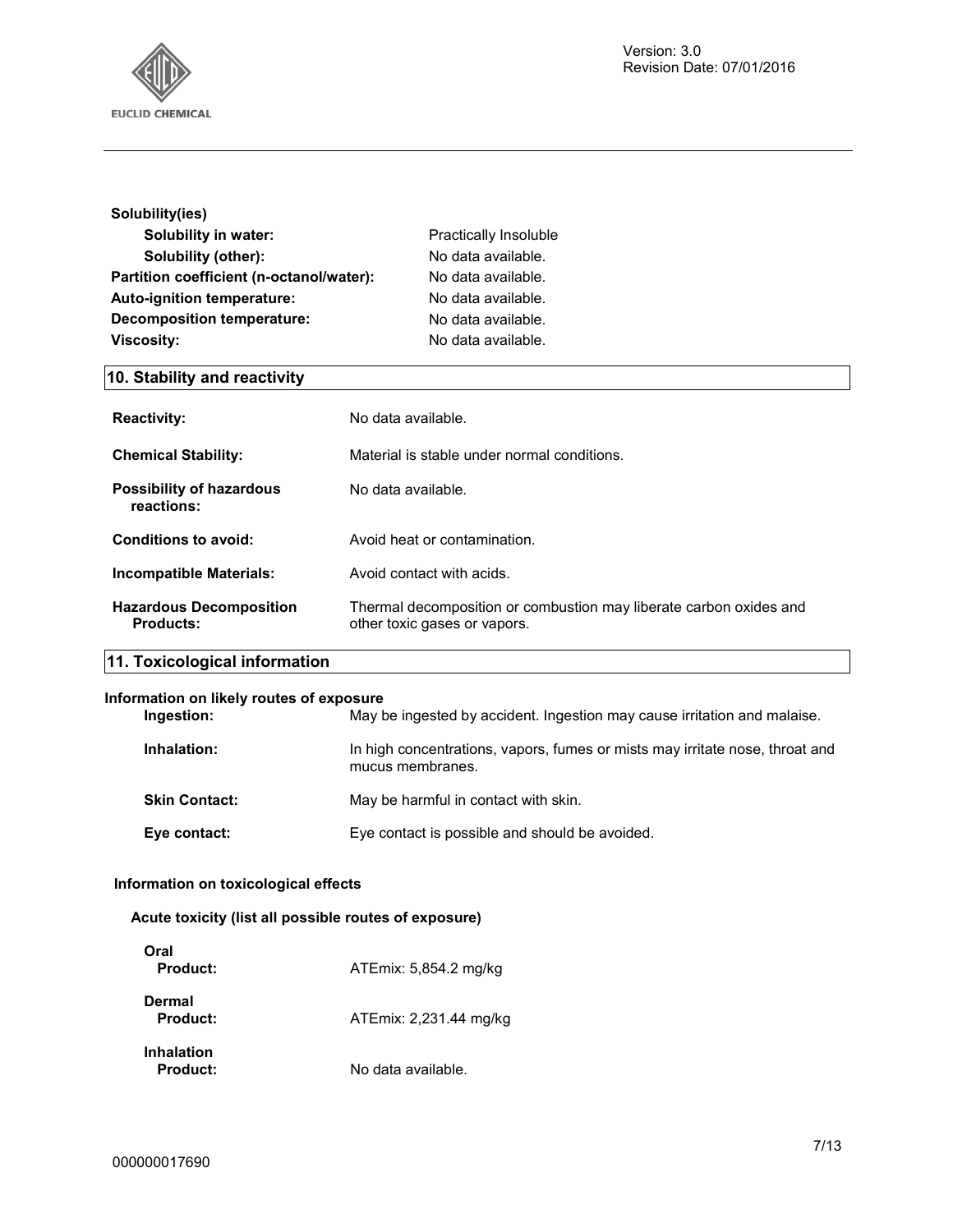

| <b>Repeated dose toxicity</b><br><b>Product:</b>     | No data available.                                                                                 |
|------------------------------------------------------|----------------------------------------------------------------------------------------------------|
| Skin Corrosion/Irritation<br><b>Product:</b>         | No data available.                                                                                 |
| Specified substance(s):<br>Amorphous silica          | in vivo (Rabbit): Experimental result, Key study                                                   |
| Titanium dioxide                                     | in vivo (Rabbit): Experimental result, Supporting study                                            |
| Dibutyl tin dilaurate                                | In vitro (Human, in vitro reconstituted epidermis model): Experimental result,<br>Supporting study |
| Serious Eye Damage/Eye Irritation<br><b>Product:</b> | No data available.                                                                                 |

| Specified substance(s):<br>Diethyltoluenediamine | in vivo (Rabbit, 24 hrs): Category 1        |
|--------------------------------------------------|---------------------------------------------|
| Propoxylated Amine                               | in vivo (Rabbit): Irritating                |
| Amorphous silica                                 | in vivo (Rabbit, 24 hrs): Not irritating    |
| Titanium dioxide                                 | in vivo (Rabbit, 24 hrs): Not irritating    |
| Dibutyl tin dilaurate                            | in vivo (Rabbit, 24 hrs): Highly irritating |

## **Respiratory or Skin Sensitization**

**Product:** No data available.

**Carcinogenicity** 

Suspected of causing cancer.

#### **IARC Monographs on the Evaluation of Carcinogenic Risks to Humans:**

| Talc | Overall evaluation: Not classifiable as to carcinogenicity to humans. Overall |
|------|-------------------------------------------------------------------------------|
|      | evaluation: Possibly carcinogenic to humans.                                  |

#### Titanium dioxide Overall evaluation: Possibly carcinogenic to humans.

#### **US. National Toxicology Program (NTP) Report on Carcinogens:**  No carcinogenic components identified

**US. OSHA Specifically Regulated Substances (29 CFR 1910.1001-1050):**  No carcinogenic components identified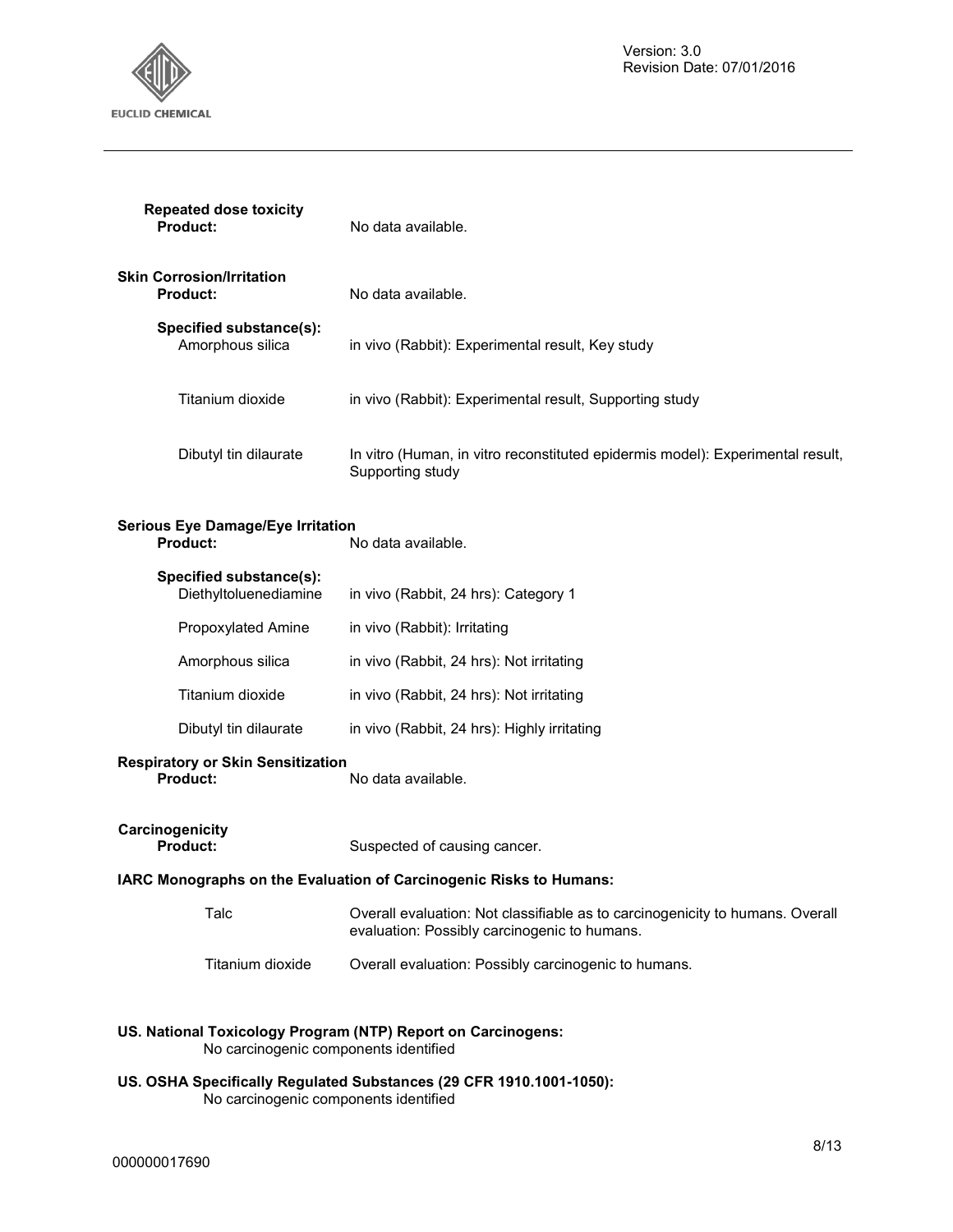

#### **Germ Cell Mutagenicity**

| In vitro<br><b>Product:</b>                                    | No data available. |
|----------------------------------------------------------------|--------------------|
| In vivo<br>Product:                                            | No data available. |
| Reproductive toxicity<br>Product:                              | No data available. |
| Specific Target Organ Toxicity - Single Exposure<br>Product:   | No data available. |
| Specific Target Organ Toxicity - Repeated Exposure<br>Product: | No data available. |
| Aspiration Hazard<br>Product:                                  | No data available. |
| Other effects:                                                 | No data available. |

## **12. Ecological information**

#### **Ecotoxicity:**

#### **Acute hazards to the aquatic environment:**

| Fish<br><b>Product:</b>                          | No data available.                                                          |
|--------------------------------------------------|-----------------------------------------------------------------------------|
| Specified substance(s):<br>Dibutyl tin dilaurate | LC 50 (Ide, silver or golden orfe (Leuciscus idus), 48 h): 2 mg/l Mortality |
| <b>Aquatic Invertebrates</b><br><b>Product:</b>  | No data available.                                                          |
| Specified substance(s):<br>Dibutyl tin dilaurate | EC 50 (Water flea (Daphnia magna), 24 h): 0.66 mg/l Intoxication            |
| Chronic hazards to the aquatic environment:      |                                                                             |
| Fish<br><b>Product:</b>                          | No data available.                                                          |
| Specified substance(s):<br>Titanium dioxide      | LC 50 (Oncorhynchus mykiss, 28 d): 7.31 mg/l Read-across from supporting    |

substance (structural analogue or surrogate), Supporting study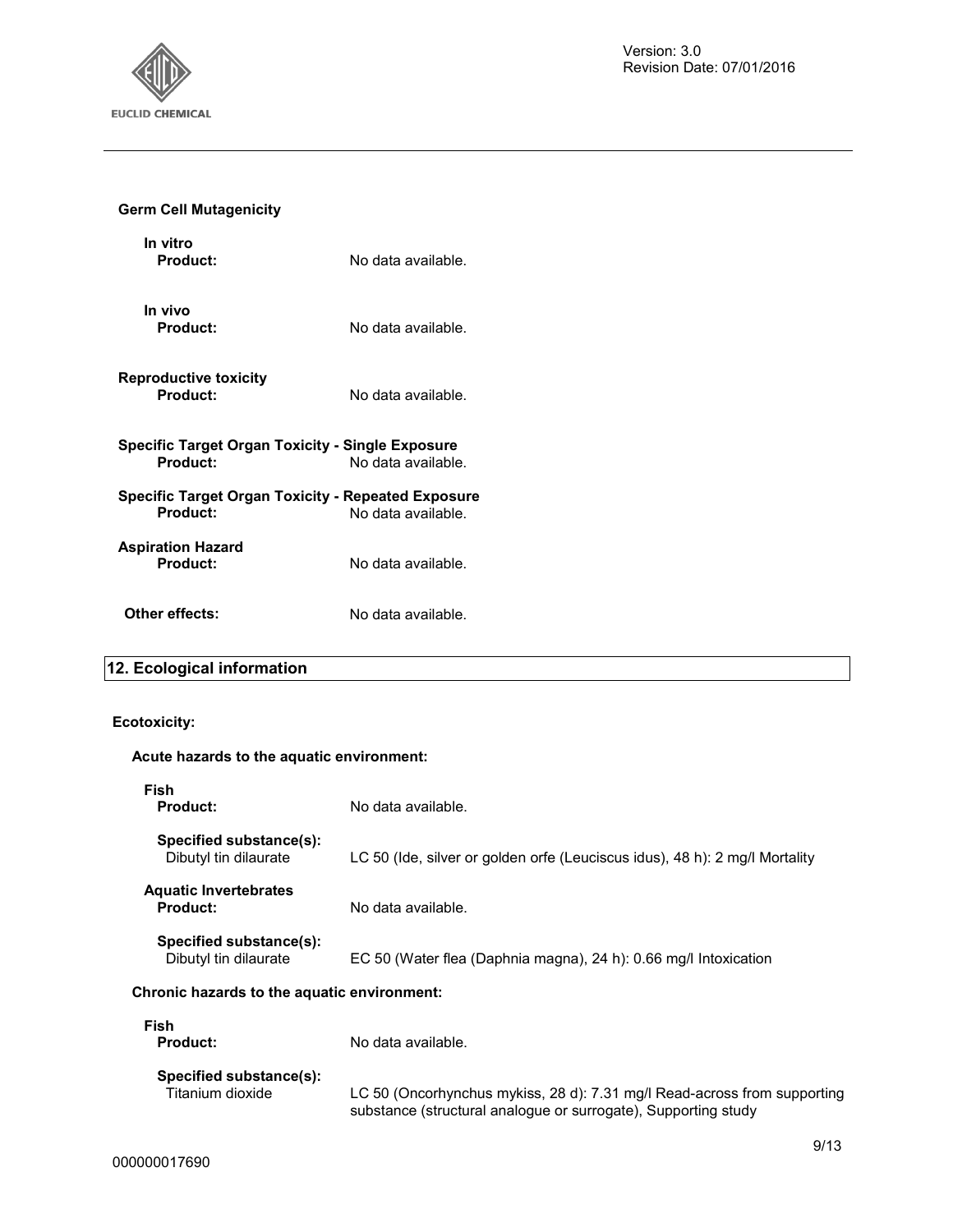

| <b>Aquatic Invertebrates</b><br>Product:                                             | No data available.                                                                                                                                                            |
|--------------------------------------------------------------------------------------|-------------------------------------------------------------------------------------------------------------------------------------------------------------------------------|
| <b>Toxicity to Aquatic Plants</b><br>Product:                                        | No data available.                                                                                                                                                            |
| <b>Persistence and Degradability</b>                                                 |                                                                                                                                                                               |
| <b>Biodegradation</b><br>Product:                                                    | No data available.                                                                                                                                                            |
| <b>BOD/COD Ratio</b><br><b>Product:</b>                                              | No data available.                                                                                                                                                            |
| <b>Bioaccumulative Potential</b><br><b>Bioconcentration Factor (BCF)</b><br>Product: | No data available.                                                                                                                                                            |
| Partition Coefficient n-octanol / water (log Kow)<br><b>Product:</b>                 | No data available.                                                                                                                                                            |
| Specified substance(s):<br>Dibutyl tin dilaurate                                     | Log Kow: 3.12                                                                                                                                                                 |
| <b>Mobility in Soil:</b>                                                             | No data available.                                                                                                                                                            |
| <b>Other Adverse Effects:</b>                                                        | Harmful to aquatic organisms.                                                                                                                                                 |
| 13. Disposal considerations                                                          |                                                                                                                                                                               |
| <b>Disposal instructions:</b>                                                        | Dispose of waste at an appropriate treatment and disposal facility in<br>accordance with applicable laws and regulations, and product<br>characteristics at time of disposal. |
| <b>Contaminated Packaging:</b>                                                       | No data available.                                                                                                                                                            |
| 14. Transport information                                                            |                                                                                                                                                                               |

#### **TDG:**

Not Regulated

#### **CFR / DOT:**

Not Regulated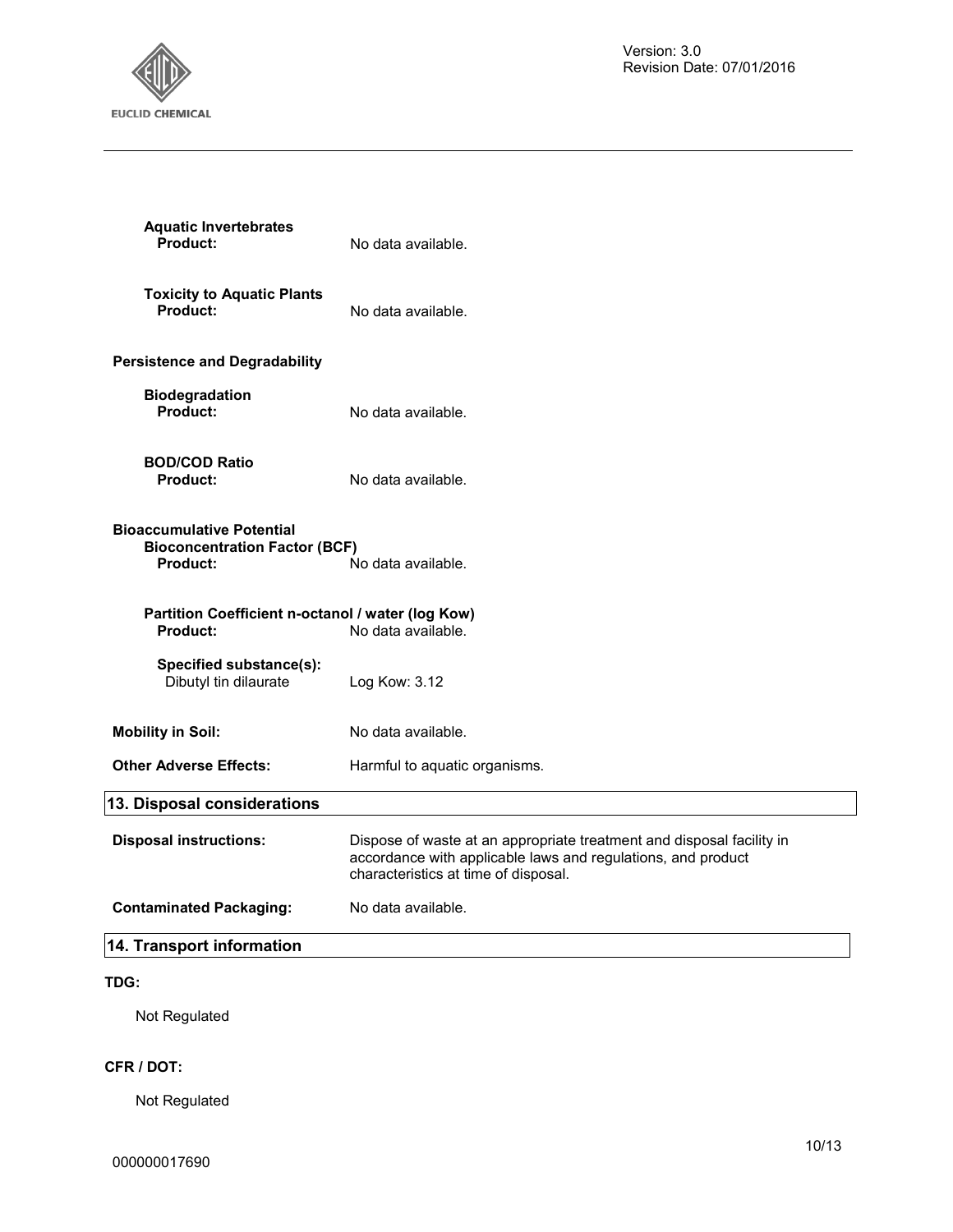

#### **IMDG:**

Not Regulated

#### **15. Regulatory information**

#### **US Federal Regulations**

#### **TSCA Section 12(b) Export Notification (40 CFR 707, Subpt. D)**

**Chemical Identity Reportable quantity**  Diethyltoluenediamine De minimis concentration: 1.0% One-Time Export Notification only.

**US. OSHA Specifically Regulated Substances (29 CFR 1910.1001-1050)**  None present or none present in regulated quantities.

#### **CERCLA Hazardous Substance List (40 CFR 302.4):**

**Chemical Identity Reportable quantity** 

#### **Superfund Amendments and Reauthorization Act of 1986 (SARA)**

**Hazard categories**  Delayed (Chronic) Health Hazard

**SARA 302 Extremely Hazardous Substance** 

None present or none present in regulated quantities.

## **SARA 304 Emergency Release Notification**

**Chemical Identity Reportable quantity**<br>Bis (2-propylheptyl) (2-propylheptyl) phthalate Diisodecyl phthalate<br>Diisodecyl phthalate Diisodecyl (mixed Is)

#### **SARA 311/312 Hazardous Chemical**

| <b>Chemical Identity</b>  | <b>Threshold Planning Quantity</b> |
|---------------------------|------------------------------------|
| Diethyltoluenediamine     | 500 lbs                            |
| Talc                      | 500 lbs                            |
| <b>Propoxylated Amine</b> | 500 lbs                            |
| Amorphous silica          | 500 lbs                            |
| Titanium dioxide          | 500 lbs                            |
| Dibutyl tin dilaurate     | 500 lbs                            |
|                           |                                    |

#### **SARA 313 (TRI Reporting)**

None present or none present in regulated quantities.

#### **Clean Water Act Section 311 Hazardous Substances (40 CFR 117.3)**

None present or none present in regulated quantities.

### **Clean Air Act (CAA) Section 112(r) Accidental Release Prevention (40 CFR 68.130):**

None present or none present in regulated quantities.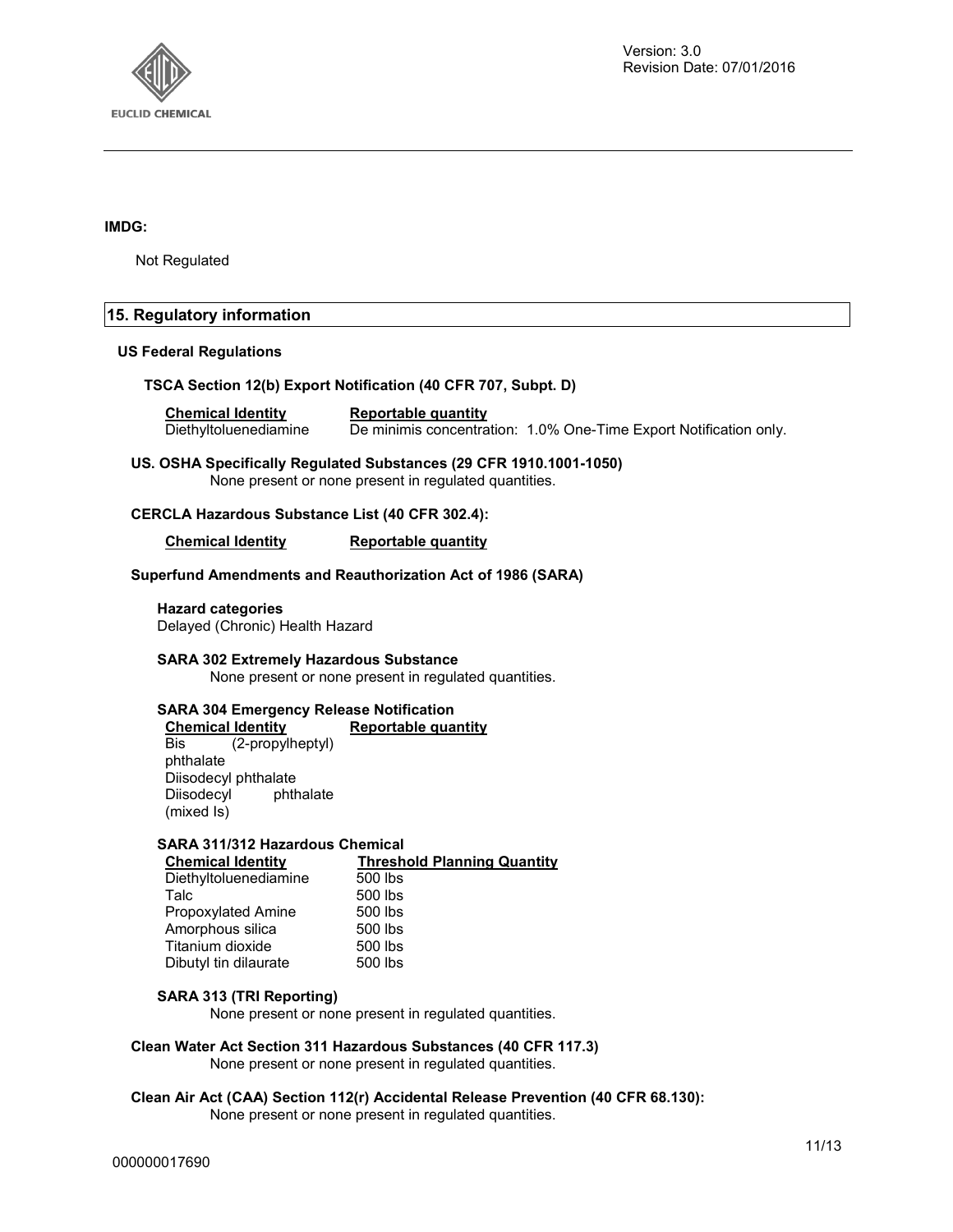

#### **US State Regulations**

#### **US. California Proposition 65**

This product contains chemical(s) known to the State of California to cause cancer and/or to cause birth defects or other reproductive harm.

#### **US. New Jersey Worker and Community Right-to-Know Act**

**Chemical Identity** Talc Amorphous silica

#### **US. Massachusetts RTK - Substance List**

#### **Chemical Identity** Talc Amorphous silica

Crystalline Silica (Quartz)/ Silica Sand

#### **US. Pennsylvania RTK - Hazardous Substances**

**Chemical Identity** Bis (2-propylheptyl) phthalate Talc Amorphous silica

#### **US. Rhode Island RTK**

#### **Chemical Identity**

Bis (2-propylheptyl) phthalate

#### **Other Regulations:**

**When appropriately mixed with the other part, product has a VOC less water and exempt solvent of:**  0 g/l

**Inventory Status:**

| Australia AICS: |  |
|-----------------|--|
|-----------------|--|

| Australia AICS:                          | One or more components in this product are.<br>not listed on or exempt from the Inventory. |
|------------------------------------------|--------------------------------------------------------------------------------------------|
| EINECS, ELINCS or NLP:                   | One or more components in this product are.<br>not listed on or exempt from the Inventory. |
| Japan (ENCS) List:                       | One or more components in this product are.<br>not listed on or exempt from the Inventory. |
| China Inv. Existing Chemical Substances: | One or more components in this product are.<br>not listed on or exempt from the Inventory. |
| Korea Existing Chemicals Inv. (KECI):    | One or more components in this product are.<br>not listed on or exempt from the Inventory. |